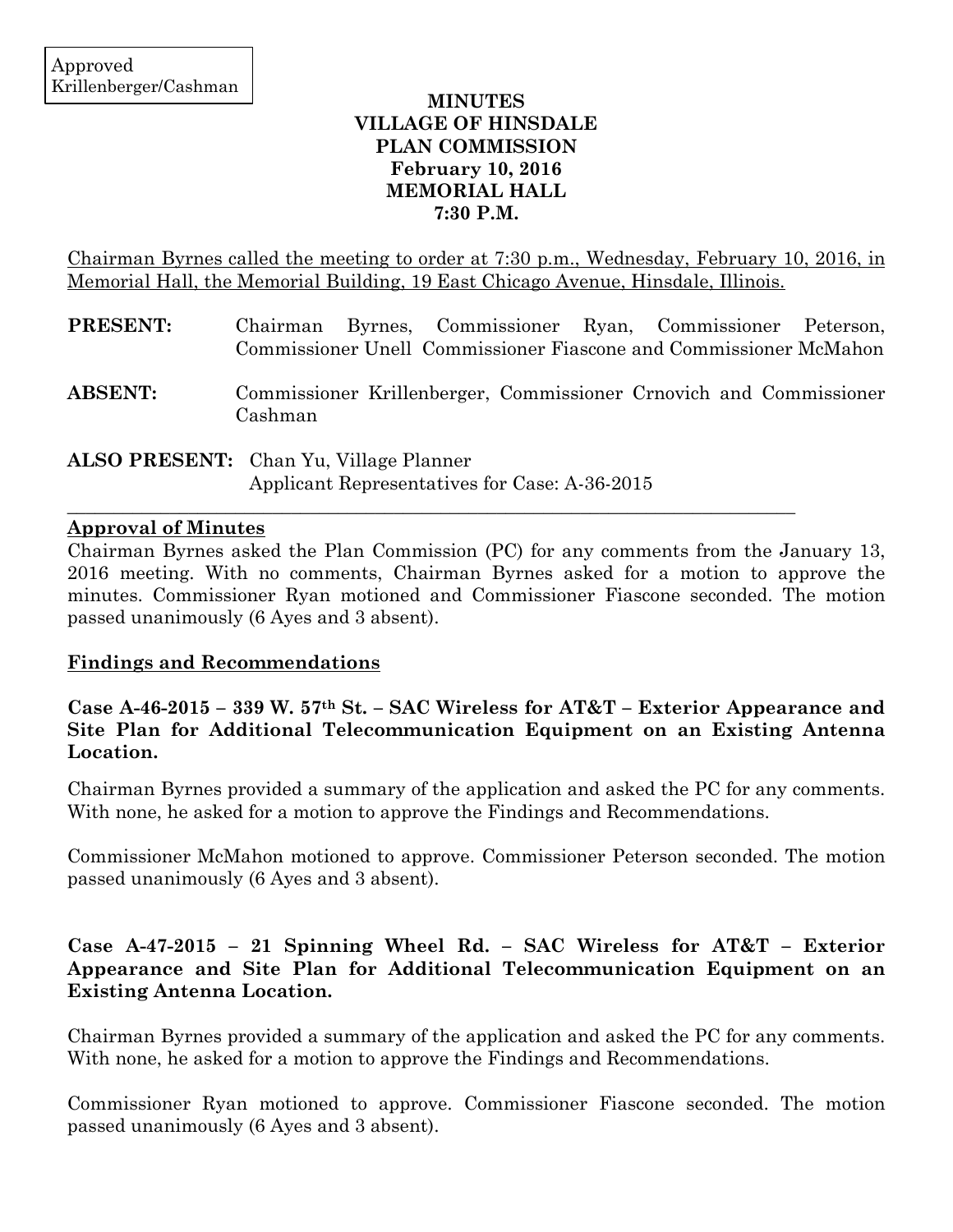### **Plan Commission Minutes February 10, 2016**

# **Public Hearing**

# **Case A-42-2015 – Village of Hinsdale – Text Amendment to Remove Registering Home Occupations to Match Municipal Code.**

Chairman Byrnes reviewed the text amendment application by the Village, and summarized that it is to align the Zoning Code with the municipal code's policy for licensing and registering home occupations. He asked Chan, Village Planner, as a representative for the Village, if there's anything else he'd like to add.

Chan replied, yes, Ordinance O2015-45, Attachment 1 in the application, was approved by the Board of Trustees, to permit home occupations to not have to license or register with the Village. However, since the Zoning Code requires licensing and registering, a text amendment is needed to align with the municipal code.

Chairman Byrnes opened up the public hearing, and asked if there is anyone wishing and willing to comment on the application in the audience. With none, he closed the public hearing period.

Chairman Byrnes asked the PC for any comments.

Commissioner Ryan commented that it is pretty straight forward.

Chairman Byrnes, with no additional comments, asked for a motion to approve the text amendment application to eliminate home occupation licensing in the Zoning Code to match the municipal code.

Commissioner McMahon motioned to approve. Commissioner Fiascone seconded. The motion passed unanimously (6 Ayes and 3 absent).

## **Exterior Appearance and Site Plan Review**

**Case A-36-2015 (Initial Application on 11/15/15) – 222 E. Ogden Ave. – AMITA Health – Exterior Appearance and Site Plan for Removing 2 Windows to install a Wall Sign. An ADA ramp at the front entrance is also proposed.**

Chairman Byrnes provided a brief review that this is a revision to their initial application, and introduced the applicant to present.

Jeffrey Myers, the project Architect, introduced himself as the representative, on behalf of the applicant, Adventist Midwest Health (AMH). He explained that he and Cathy Slawkin, AMH representative, reviewed the revision with Chan before requesting to fill in two nonfunctioning windows for a new wall sign, and leaving the existing entrance as is. The request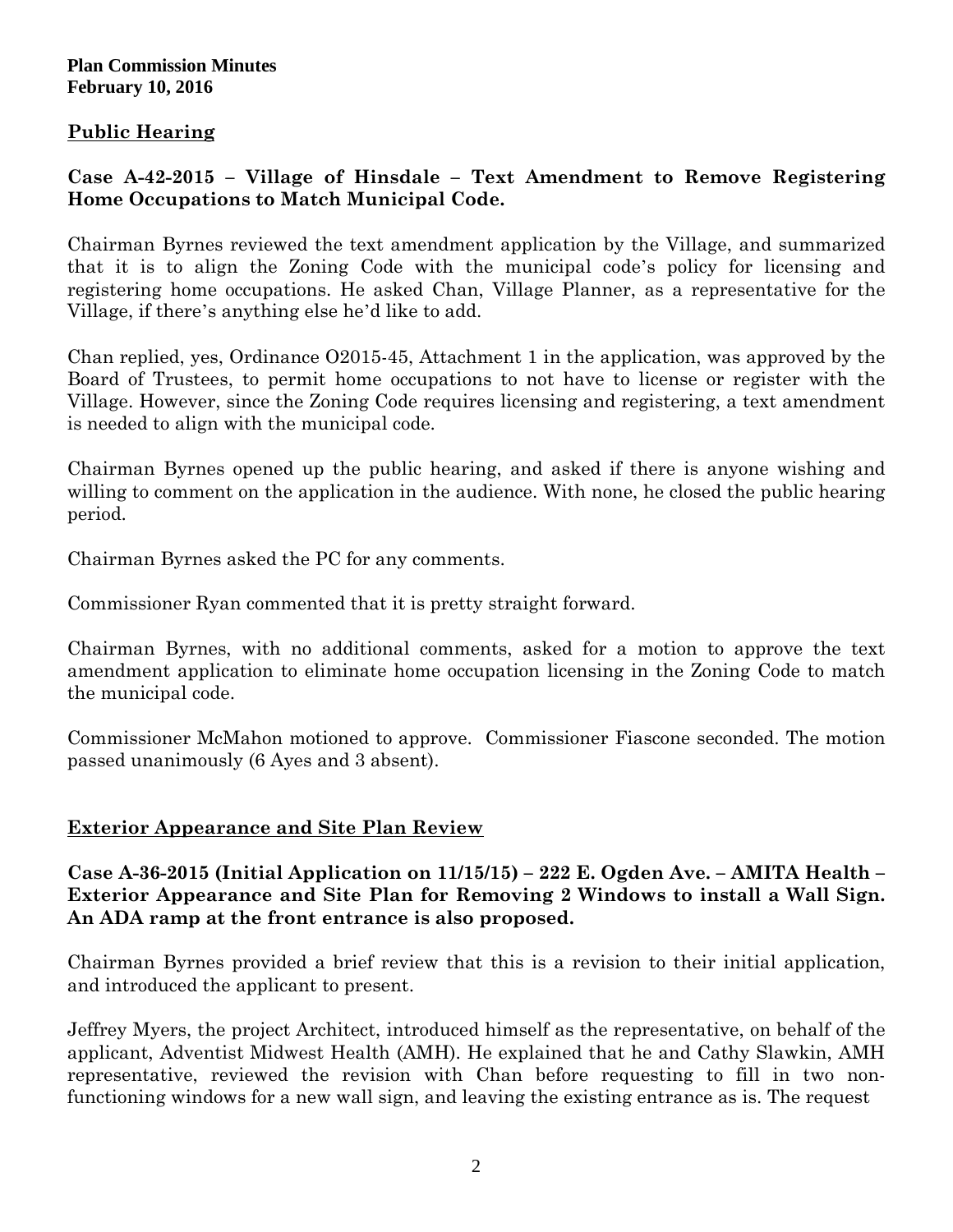#### **Plan Commission Minutes February 10, 2016**

to replace the non-compliant ramp with a new ADA ramp has not changed from the initial application. He reiterated that the non-functioning windows are internally covered for the Xray room, and that the proposed brick to cover them up will match the existing red colonial brick on the building façade. An internally lit wall sign is proposed to be installed on the new wall where the two windows will be covered up.

Chairman Byrnes asked if the new wall sign is only white in color.

Jeffrey replied correct.

Commissioner McMahon asked if the attachment depicted the new ramp, and if it will be on the opposite side of the existing ramp.

Jeffrey replied correct.

Commissioner McMahon asked if the new one will connect to the parking lot.

Jeffrey replied correct, it will have two landings approaching the curb level. The existing ramp is too steep.

Chairman Byrnes asked if they are taking out any of the ramp railing, because some of it is damaged and bent.

Jeffrey replied they are using all new railing for the project.

Chairman Byrnes asked if the landscaping in the exhibit is new.

Jeffrey explained no, it's existing. However, any landscaping disturbed will be replaced equally.

Commissioner Unell asked what the dimensions are for the proposed sign.

Chan replied it is 25 square feet, 1'10" tall and 13'8" wide.

Commissioner Peterson asked if they have an exact match of the brick.

Jeffrey replied correct. It's a common red and they have several brick distributors.

Commissioner Peterson explained that he wants to make sure it's not a noticeable fill out.

Jeffrey explained the only thing possibility noticeable is the mortar joint color (old existing vs. new).

Chairman Byrnes asked Chan if the wall sign application is also under tonight's review.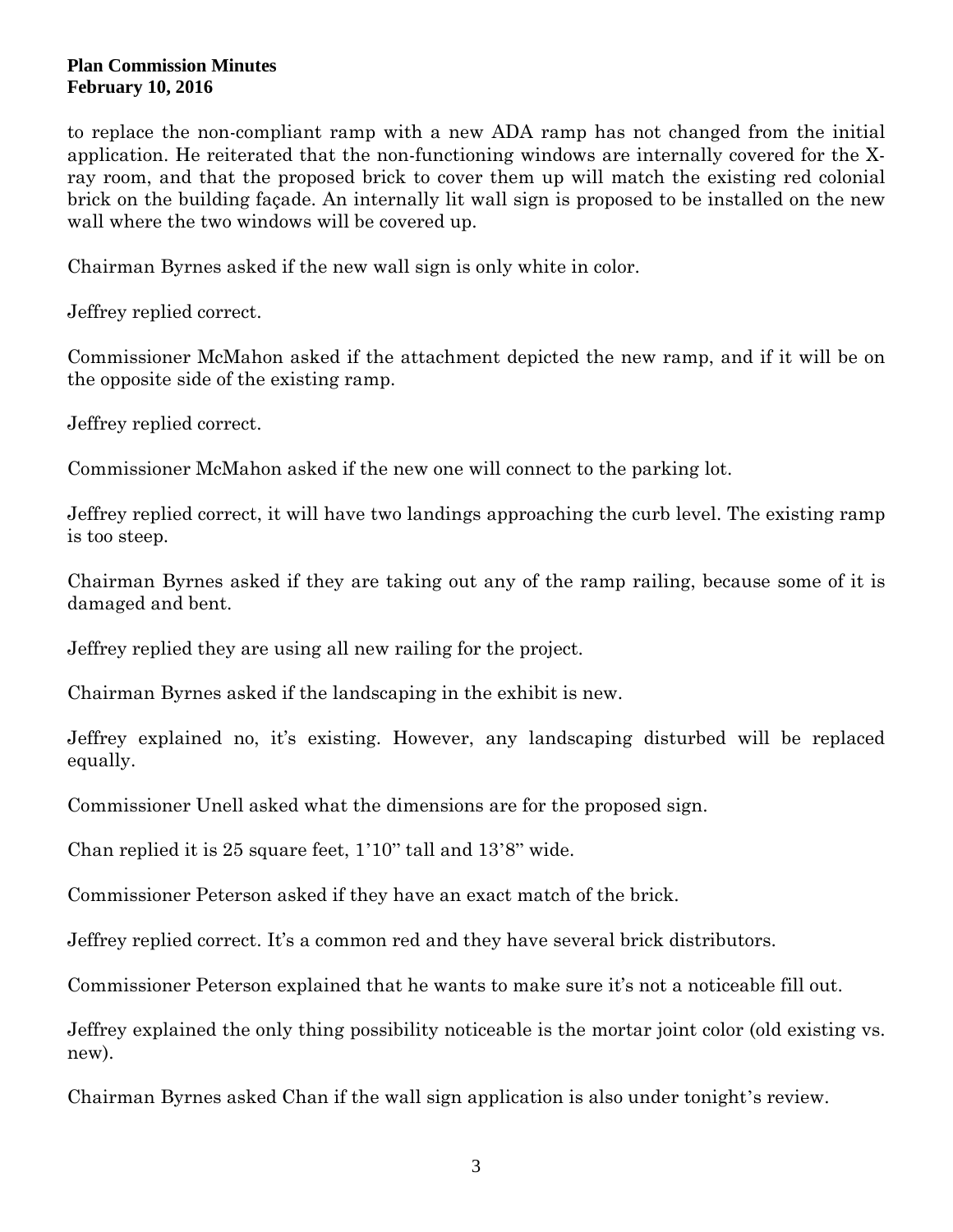Chan explained correct, but it is contingent on how the vote goes for the exterior appearance and site plans. If the PC is in favor of the application, they may consider the wall sign application (since the wall sign is dependent on the exterior appearance plan).

Commissioner Ryan expressed that the applicant did a good job in the revision since it keeps the façade that maintains the character of the building.

Jeffrey thanked the Commissioner Ryan, and believed they did also. He pointed out the white sign matches the white columns and trim of the building.

Commissioner Fiascone agreed with Commissioner Ryan's comments.

Commissioner Unell agreed too, and added that it addressed the concerns expressed by the PC in November.

Chairman Byrnes agreed, and believes the changes worked out well.

Jeffrey thanked everyone for their feedback and Chan for meeting with them prior to the revision.

Chairman Byrnes asked for any additional comments. With none, he asked for a motion to approve the Exterior Appearance Plan.

Commissioner Ryan motioned to approve. Commissioner McMahon seconded. The motion passed unanimously (6 Ayes and 3 absent).

Chairman Byrnes asked for a motion to approve the Site Plan application.

Commissioner Fiascone motioned to approve. Commissioner Unell seconded. The motion passed unanimously (6 Ayes and 3 absent).

Chairman Byrnes asked if the proposed wall sign is code compliant.

Chan replied correct.

Chairman Byrnes asked if everyone was content with the size of the sign.

Commissioner McMahon replied yes.

Chairman Byrnes asked for a motion to approve the sign application.

Commissioner McMahon motioned to approve. Commissioner Ryan seconded. The motion passed unanimously (6 Ayes and 3 absent).